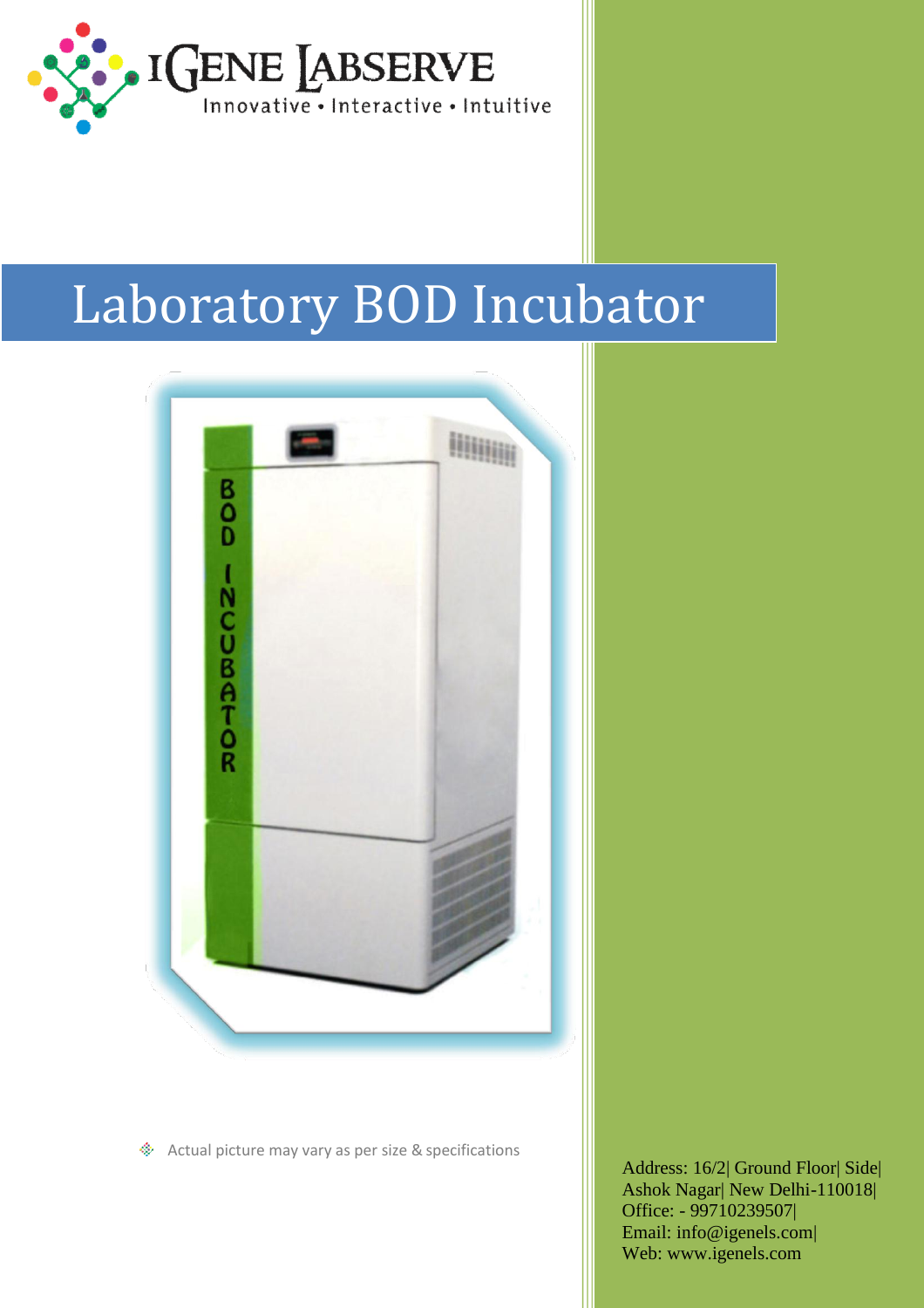

### **Standard Features:**

BOD Incubator is used for storage and fugal / bacterial culture growth at 37°C or below. These laboratory incubators are also known as cooling incubators or BOD Incubator because their temperature range remains between (ambient-20°C) to 60°C. These units are fitted with digital temperature controller and air circulation fan, which is responsible for uniform distribution of temperature across the chamber.

Each unit is equipped with digital PID temperature controller for high temperature accuracy and uniformity. This controller displays both set value (SV) and process value (PV). It also has temperature low / high alarm which alerts operator if there is any variation in set temperature. Heat is generated using resistance wire heaters or beaded heaters; motorized blower or axial fan is also fitted to distribute the temperature across the chamber evenly.

iGene Lab serve **BOD incubators** feature rugged construction. External cabinet is made of thick gauge of GI sheet which is powder coated and painted to enhance its corrosion resistance feature or GMP model with complete stainless steel if required. The inner chamber is made of thick gauge of 304 grade stainless steel sheets. The gap between the inner and external chamber is filled with high density glass wool which minimizes heat loss and keeps the unit energy efficient. Refrigerant used in this system is free of CFC.

In long term experience, we have noted that different users have different needs; therefore, we understand the need of customization. In order to meet their diverse needs we provide several customization options and accessories to make these bacterial incubators fit to their specific requirements. Optional accessories include *PLC based HMI controller, 21 CFR part 11 software, data logger and thermal printer* etc.

Each unit is tested at various steps before dispatching to customer ensuring you that you are buying a finest incubator.

Address: 16/2 |Ground Floor| Ashok Nagar| New Delhi-110018| Office: - 9971039507| Email: info@igenels.com|Web:www.igenels.com

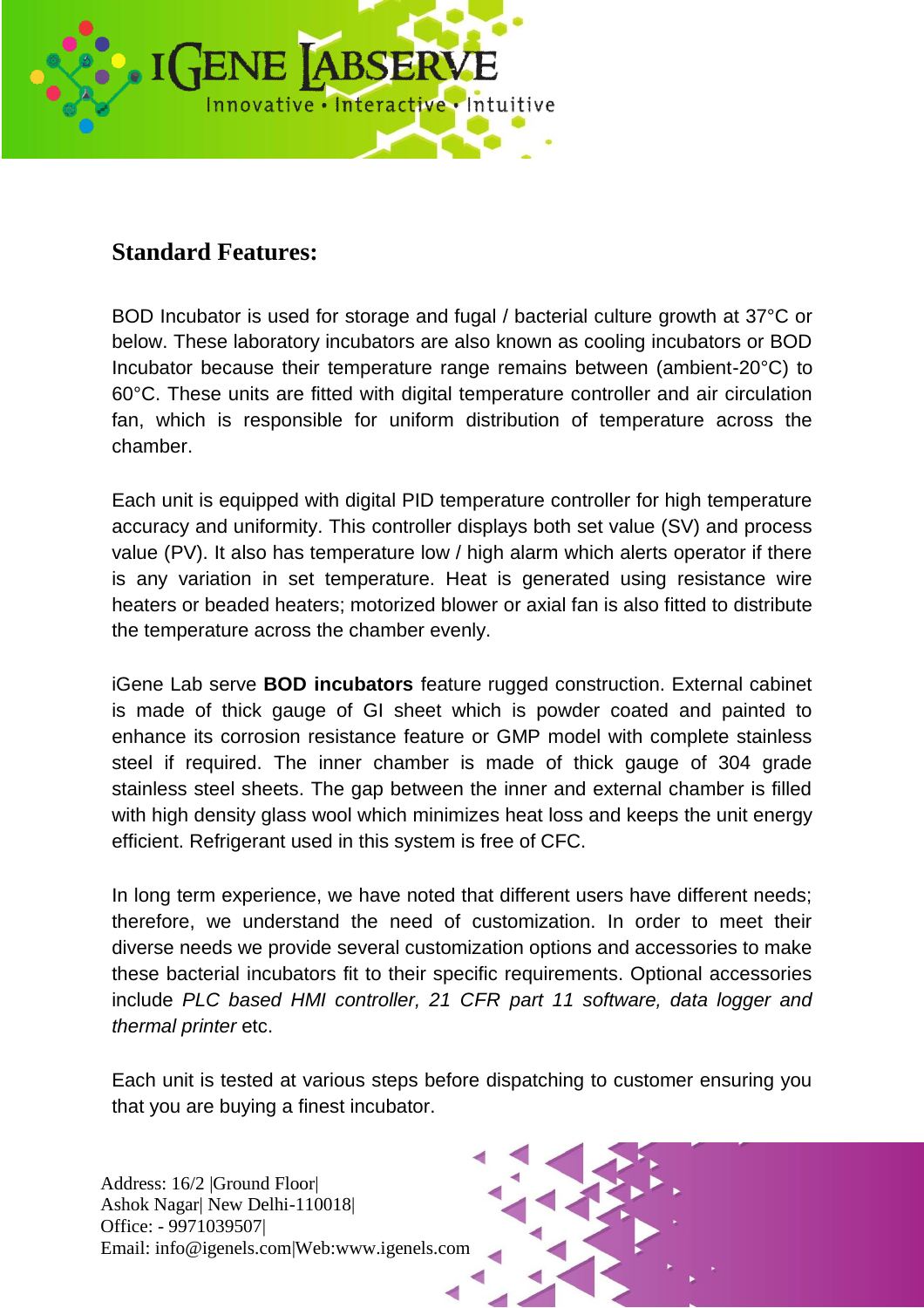

#### **TECHNICAL SPECIFICATIONS**

| <b>Temperature range</b>      | Ambient-20°C to 60°C,                                                                                                                                                                     |  |  |
|-------------------------------|-------------------------------------------------------------------------------------------------------------------------------------------------------------------------------------------|--|--|
| <b>Temperature accuracy</b>   | ±0.2°C @37°C                                                                                                                                                                              |  |  |
| <b>Temperature controller</b> | Dual display PID controller<br>Display SV & PV<br>Auto tuning feature                                                                                                                     |  |  |
| <b>Temperature sensor</b>     | <b>PT100</b>                                                                                                                                                                              |  |  |
| <b>Inner chamber</b>          | <b>SS 304</b>                                                                                                                                                                             |  |  |
| <b>External cabinet</b>       | Powder coated GI sheet                                                                                                                                                                    |  |  |
| <b>Insulation</b>             | Glass wool                                                                                                                                                                                |  |  |
| <b>Door</b>                   | Insulated door<br>Mechanical latch / clamp<br><b>Glass window</b>                                                                                                                         |  |  |
| <b>Heaters</b>                | Resistance wire heaters                                                                                                                                                                   |  |  |
| <b>Shelves</b>                | SS wire mesh (removable)                                                                                                                                                                  |  |  |
| <b>Air circulation</b>        | Motorized blower / Axial fan                                                                                                                                                              |  |  |
| <b>Standard fittings</b>      | Mains on/off switch<br><b>Load Indicator</b><br>Fan on/off switch                                                                                                                         |  |  |
| <b>Power supply</b>           | 220 Volts 50Hz                                                                                                                                                                            |  |  |
| <b>Optional</b>               | GMP construction (Inner & outer SS 304)<br>PLC + HMI controller w/ USB interface<br>21 CFR Part 11 software<br>Data logger w/ USB interface<br>Thermal printer<br>Inner chamber LED light |  |  |

Address: 16/2 |Ground Floor| Ashok Nagar| New Delhi-110018| Office: - 9971039507| Email: [info@igenels.com|](mailto:info@igenels.com)Web[:www.igenels.com](http://www.igenels.com/)